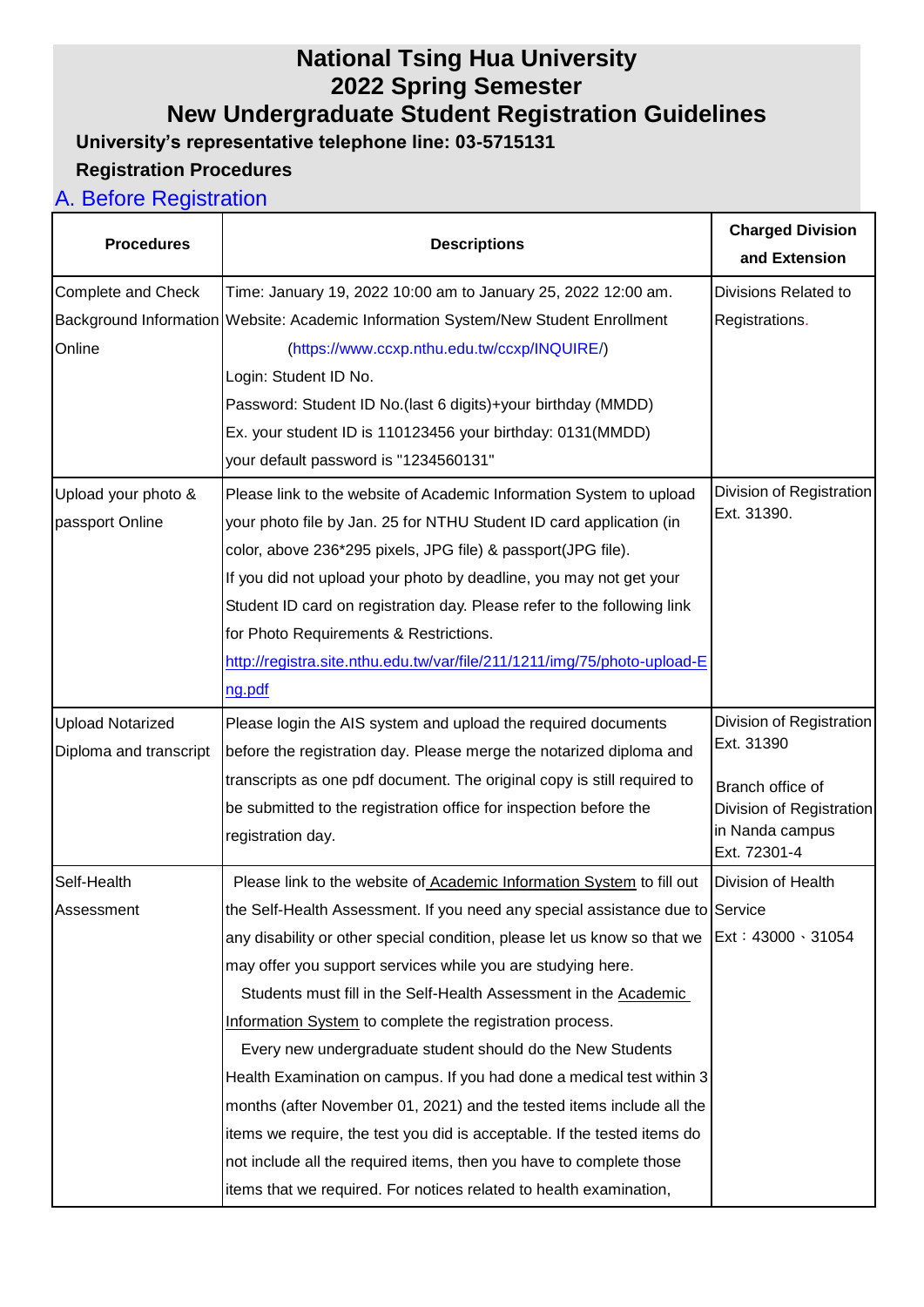| <b>Procedures</b>                                                                                                        | <b>Descriptions</b>                                                                           | <b>Charged Division</b><br>and Extension |
|--------------------------------------------------------------------------------------------------------------------------|-----------------------------------------------------------------------------------------------|------------------------------------------|
|                                                                                                                          | please go to our website.                                                                     |                                          |
|                                                                                                                          | For students who wish to do their medical checkup in other hospitals                          |                                          |
|                                                                                                                          | (community hospitals and above), after filling the Self-Health                                |                                          |
|                                                                                                                          | Assessment, print out the "NTHU New Students Health Examination                               |                                          |
|                                                                                                                          | record", and bring it to the hospital to complete the tests.                                  |                                          |
|                                                                                                                          | Students who did their health examination in other hospitals must                             |                                          |
|                                                                                                                          | bring the original medical report and submit it on Registration Day at                        |                                          |
|                                                                                                                          | Division of Health service. (Every hospital needs 7-10 working days to                        |                                          |
|                                                                                                                          | complete the medical report, so please do your medical checkup                                |                                          |
|                                                                                                                          | earlier to avoid any inconvenience on Registration day.)                                      |                                          |
|                                                                                                                          | Students who are unable to complete all items on the Health                                   |                                          |
|                                                                                                                          | Examination record on Registration Day (except those who had done                             |                                          |
|                                                                                                                          | the checkup in other hospitals) are to held full responsibility if unable to                  |                                          |
|                                                                                                                          | complete the registration process.                                                            |                                          |
| <b>Credits Transferred or</b>                                                                                            | Credits taken in prior college or university may be transferred or Division of Registration   |                                          |
| Exempted                                                                                                                 | exempted after the Department Course Committee's evaluation.                                  | Ext. 31390                               |
|                                                                                                                          | Please refer to the Academic Information System to log on the                                 |                                          |
|                                                                                                                          | subjects you want to be transferred or exempted, download the Branch office of                |                                          |
|                                                                                                                          | application form and submit it with your notarized transcript to the Division of Registration |                                          |
|                                                                                                                          | Division of Registration before February 18. Students of "Hsinchu in Nanda campus             |                                          |
|                                                                                                                          | Teachers College" and "College of Arts" shall submit the application Ext. 72301-4             |                                          |
|                                                                                                                          | forms to the branch office of Division of Registration in Nanda campus.                       |                                          |
| <b>Courses Selection</b>                                                                                                 | The date of course selection, curriculum, advisor's password and Division of Curriculum       |                                          |
|                                                                                                                          | more information about courses, please link to the following website:                         | Ext. 31392~5                             |
|                                                                                                                          | http://curricul.site.nthu.edu.tw/?Lang=en                                                     |                                          |
| Library                                                                                                                  | To activate your library card and exchange the reader's information                           | Library Ext. 42995                       |
|                                                                                                                          | with the libraries of University System of Taiwan, please sign the                            |                                          |
|                                                                                                                          | National Tsing Hua University Library Statement of Patron Privileges                          |                                          |
|                                                                                                                          | online from February 7, 2022 to February 20, 2022.                                            |                                          |
|                                                                                                                          | (http://www.lib.nthu.edu.tw/en/use/privileges_sign.html)                                      |                                          |
|                                                                                                                          | Login: Student ID No.                                                                         |                                          |
|                                                                                                                          | Password: Student ID No.(last 6 digits)+your birthday(MMDD)                                   |                                          |
|                                                                                                                          | Ex. your student ID is 110123456 your birthday: 0131(MMDD)                                    |                                          |
|                                                                                                                          | your default password is "1234560131"                                                         |                                          |
| Fill out the                                                                                                             | Log in to the Academic Information Systems website, go to "New Center of English              | Education<br>Ext.34423                   |
| "Questionnaire on<br><b>Students' Performance</b><br>in English Proficiency<br>Examinations"<br>(required) and apply for | Student Enrollment" and fill out the "Questionnaire on Students'                              |                                          |
|                                                                                                                          | Performance in English Proficiency Examinations."                                             |                                          |
|                                                                                                                          | Bring your student ID card, the original transcript and a copy of                             |                                          |
|                                                                                                                          | English proficiency test to the Center for English Education (General                         |                                          |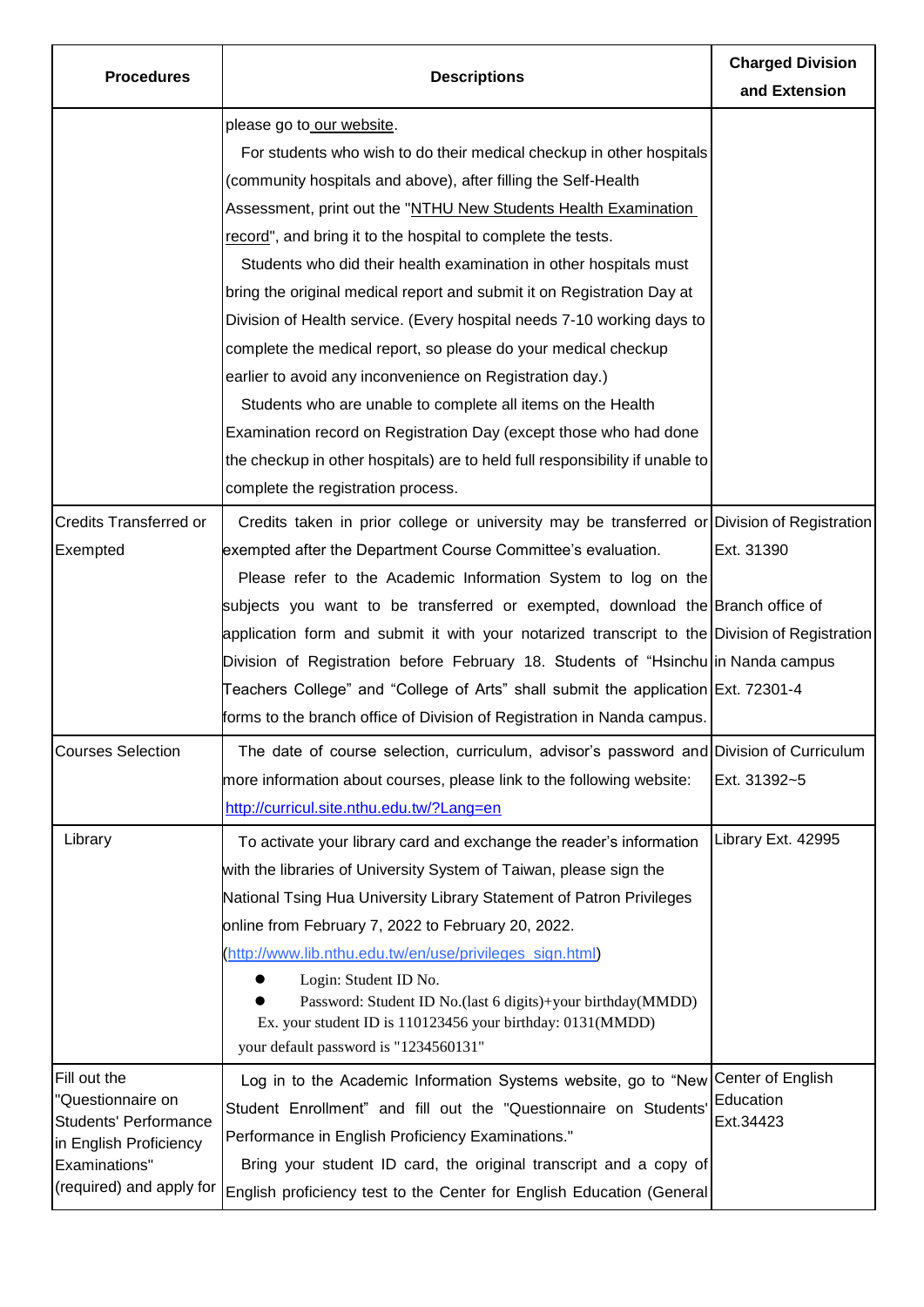| <b>Procedures</b>                                                                                         | <b>Descriptions</b>                                                                                                                                                                                                                                                                                                                                                                                                                                                                                                                                                                                                                                                                                                                                                                                                                                                                                                                                                                    | <b>Charged Division</b><br>and Extension                                                     |
|-----------------------------------------------------------------------------------------------------------|----------------------------------------------------------------------------------------------------------------------------------------------------------------------------------------------------------------------------------------------------------------------------------------------------------------------------------------------------------------------------------------------------------------------------------------------------------------------------------------------------------------------------------------------------------------------------------------------------------------------------------------------------------------------------------------------------------------------------------------------------------------------------------------------------------------------------------------------------------------------------------------------------------------------------------------------------------------------------------------|----------------------------------------------------------------------------------------------|
| compulsory English<br>courses waiver<br>(optional)                                                        | Building II, R206) for confirmation after the first day of the semester.<br>Students enrolled without the English score of General Scholastic<br>Ability Test (GSAT) will be set as "Above Average Student (G)" by<br>default.<br>Students who meet the requirements can apply for<br>compulsory English courses exemption. Please refer to the following<br>website for relevant regulations.<br>https://nthu-english.site.nthu.edu.tw/p/412-1532-18300.php                                                                                                                                                                                                                                                                                                                                                                                                                                                                                                                           |                                                                                              |
| Apply for Full-credit<br>Exemption or 2-credit<br><b>Deduction for Required</b><br><b>English Courses</b> | Students who meet the requirements listed in the following website Center for Language<br>may apply for full-credit or 2-credit waiver of English courses.<br>1. Full-credit exemption on English courses (8 credits in total):<br>http://language.site.nthu.edu.tw/p/412-1212-17010.php?Lang=zh-tw<br>2. 2-credit deduction for ELECTIVE English courses:<br>http://language.site.nthu.edu.tw/p/412-1212-17011.php?Lang=zh-tw<br>Please fill out the application form on the NTHU academic system<br>website. (Steps to get the form: NTHU Academic Information System<br>$\rightarrow$ Credit Exemption Process $\rightarrow$ Forms for Waiving Freshman English<br>and Advanced English/Application Form for English Proficiency Test<br>and Graduation Threshold)<br>Bring your Student ID card, the application form, the original and a<br>copy of your English proficiency test transcript to Center for Language<br>Education (@General Building II, R206) during office hour. | Education<br>Ext. 34423                                                                      |
| <b>Mandarin Course</b><br>Requirements<br>Demographics Survey                                             | Please find the information about "Mandarin Course Requirements<br>and for NTHU International Students" at NTHU CLC website (Credit<br>Courses):<br>https://clc-cc.vm.nthu.edu.tw/home/index.php/course/chinese_langua<br>ge page/13<br>Students with some proficiency in Chinese can take TOCFL<br>certificates to CLC to apply for waivers or join the CLC Mandarin<br>Credit Waiver Test. More detailed information about CLC Mandarin<br>Credit Waiver Test will be announced at NTHU CLC website (Credit<br>Courses)<br>https://clc-cc.vm.nthu.edu.tw/home/index.php<br>Please also refer to Academic Information System to fill out the<br>"Demographics Survey".                                                                                                                                                                                                                                                                                                                | Chinese Language<br>Center<br>$Ext35087 \cdot 62355$<br>Center for Institutional<br>Research |
| Log on to your Bank<br>Account                                                                            | Please proceed to Academic Information System to input your bank Division of Cashier<br>account at E.SUN Commercial Bank or Mega International Ext. 31364<br>Commercial Bank or Post Office when you get your account. So that<br>we can transfer scholarship, fellowship, dormitory deposit, etc. to you,<br>when necessary.                                                                                                                                                                                                                                                                                                                                                                                                                                                                                                                                                                                                                                                          | Ext. 33109                                                                                   |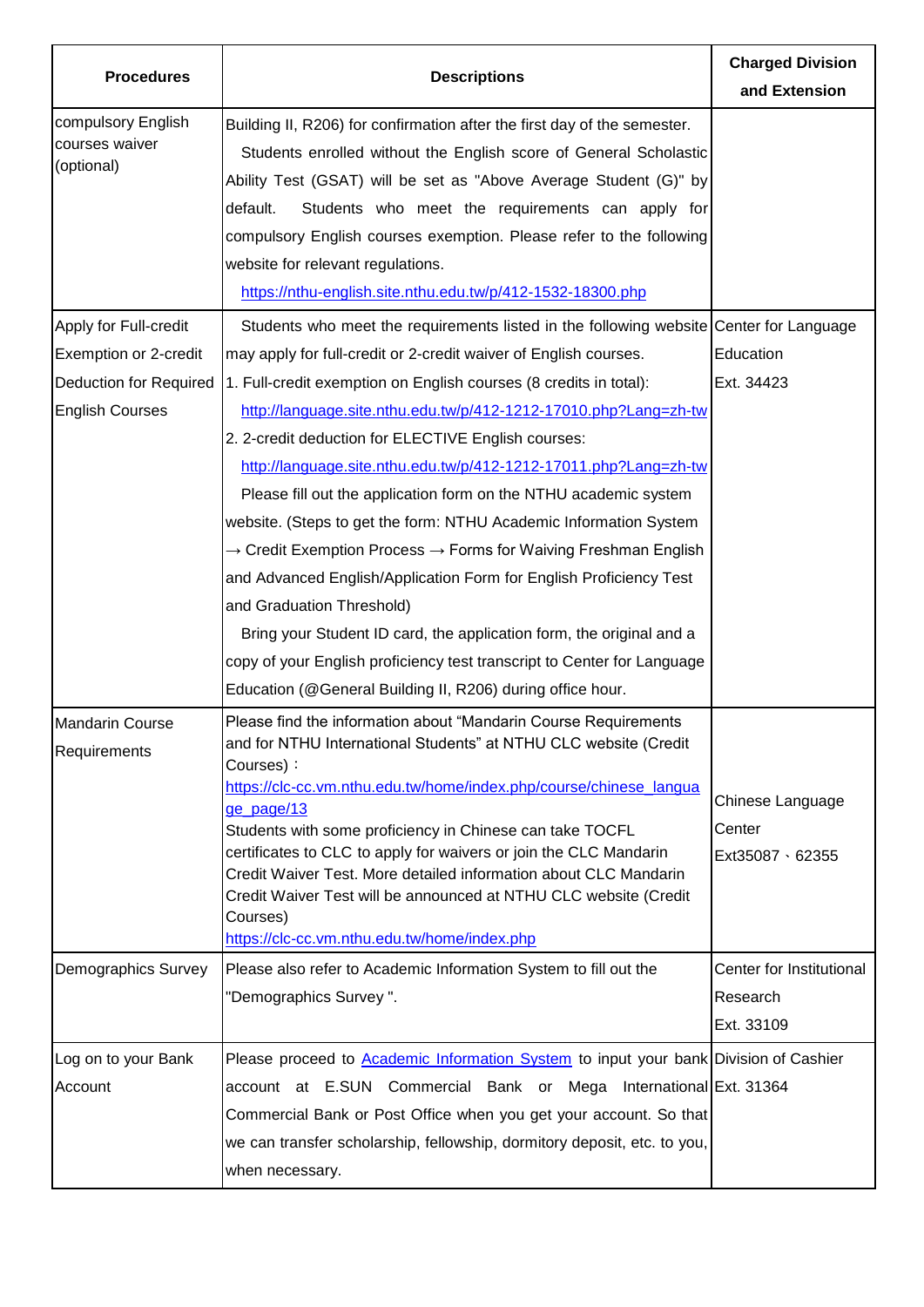| <b>Procedures</b>       | <b>Descriptions</b>                                                                     | <b>Charged Division</b><br>and Extension |
|-------------------------|-----------------------------------------------------------------------------------------|------------------------------------------|
| <b>Tuition Payment</b>  | Please proceed to <b>Academic Information System</b> to download the                    | Division of Cashier                      |
|                         | .2022, Tuition Bill from Jan.24, 2022 to Feb.14                                         | Ext. 31364                               |
|                         | Please refer to the following website to know how to pay the bill:                      |                                          |
|                         | https://cashier.site.nthu.edu.tw/?Lang=en                                               |                                          |
| <b>Mental Inventory</b> | Please also refer to Academic Information System to fill out the Division of Counseling |                                          |
|                         | mental inventory based on your physical and mental status.                              | Ext. 34725~6                             |
| Performance in English  | Please also refer to Academic Information System to fill out the                        | Division of General                      |
| Proficiency             | "Performance in English Proficiency Examinations".                                      | Academic Affairs                         |
| Examinations            |                                                                                         | Ext. 35066                               |

## B. On the Registration Day

| <b>Procedures</b>        | <b>Descriptions</b>                                                                                               | Charged<br><b>Division and</b><br><b>Extension</b> |
|--------------------------|-------------------------------------------------------------------------------------------------------------------|----------------------------------------------------|
| <b>Registration Date</b> | Date: February 14.                                                                                                | Division of                                        |
| and Place                | Place: Division of Registration                                                                                   | Registration                                       |
|                          | 1F,109 Administration Building                                                                                    | Ext. 31390                                         |
|                          | Document: Registration Procedure Sheet (download from the Academic                                                |                                                    |
|                          | Information System)                                                                                               |                                                    |
|                          | Health Examination 1. Students will be charged NT \$760 for the tests in school. Please pay it to the Division of |                                                    |
|                          | Medical Unit on Registration Day.                                                                                 | <b>Health Service</b>                              |
|                          | Please go to the appointed venue to take the health test on Registration day.<br>2.                               | Ext: 43000.                                        |
|                          | In order to have a more accurate report, please fast for 6 hours, drink plain                                     | 31054                                              |
|                          | water only. (Please check "Notices for Health Examination")                                                       |                                                    |
|                          | Students who cannot complete the medical checkup on Registration Day,<br>3.                                       |                                                    |
|                          | other than students who had done their medical checkup outside, will be held                                      |                                                    |
|                          | full responsibility if unable to complete the registration process.                                               |                                                    |
| Computer and             | Please refer to the following website for email address and dormitory network                                     | Computer and                                       |
| Communication            | applications:                                                                                                     | Communication                                      |
| Center                   | http://www.cc.nthu.edu.tw/index.php?Lang=en                                                                       | Center                                             |
|                          | Please clip the "Welcome Notice to New Students"                                                                  | Ext.: 31000                                        |
| Alien Resident           | Alien Resident Certificate (ARC) Application:                                                                     | Office of Global                                   |
| Certificate              | Application for Electronic ARC, please refer to the following website for the<br>$\bullet$                        | Affairs (On the                                    |
| Application              | process:                                                                                                          | periphery of                                       |
| (for International       | https://coa.immigration.gov.tw/coa-frontend/manual/Foreign-students-Manu                                          | Macronix                                           |
| Students)                | al.pdf                                                                                                            | Building)                                          |
|                          | Taiwan Immigration office website:<br>œ                                                                           | ARC related:                                       |
|                          | https://coa.immigration.gov.tw/coa-frontend/foreign-student/individual                                            | Ext. 33429                                         |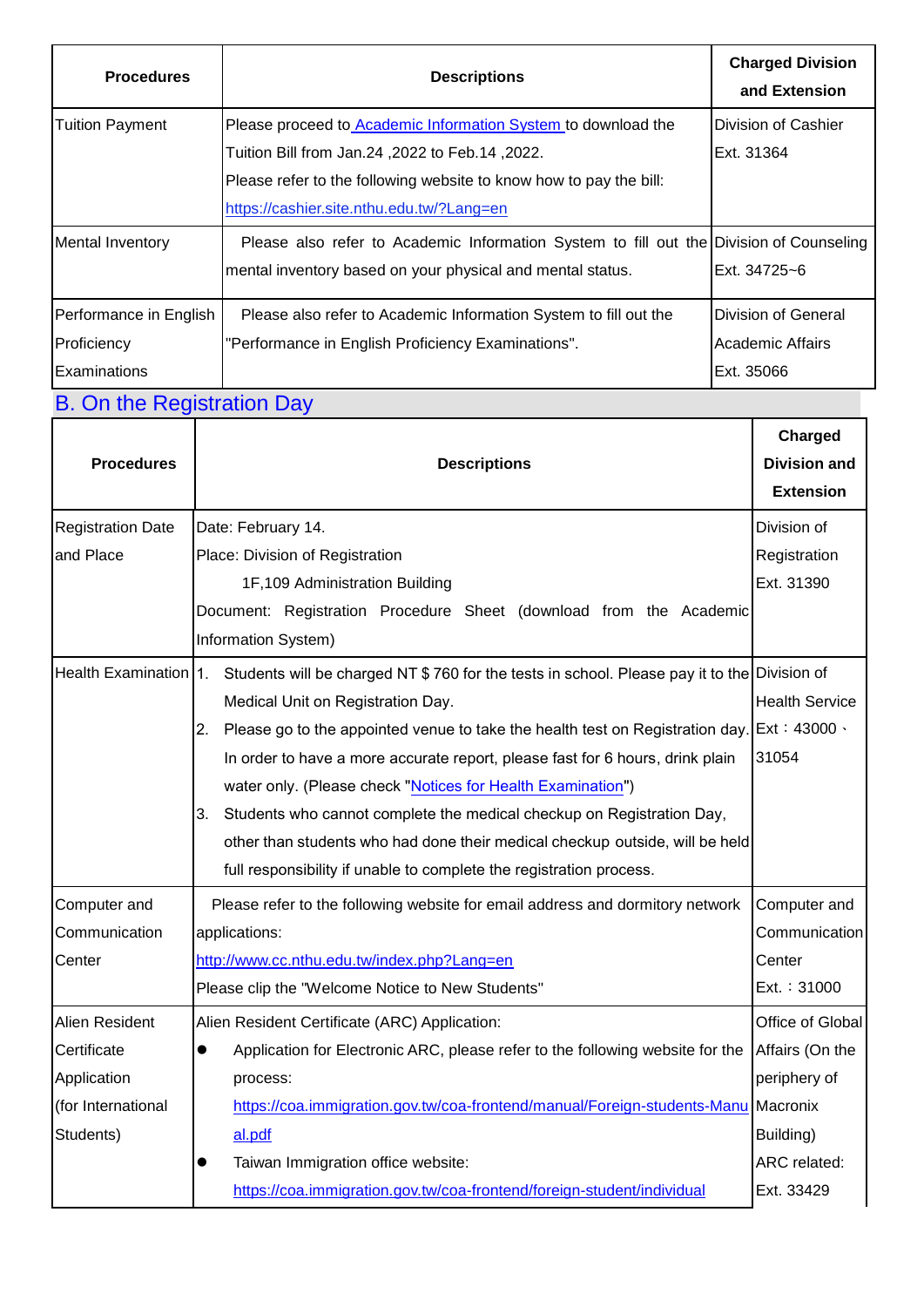|                                                                  |                                                                                  | Charged             |
|------------------------------------------------------------------|----------------------------------------------------------------------------------|---------------------|
| <b>Procedures</b>                                                | <b>Descriptions</b>                                                              | <b>Division and</b> |
|                                                                  |                                                                                  | <b>Extension</b>    |
|                                                                  | Due to Covid-19, the process for ARC will be extended to 30 days.<br>$\bullet$   |                     |
|                                                                  | Please prepare the following information for upload:                             | NHI related:        |
|                                                                  | ■Portrait photo                                                                  | Ext. 62465          |
|                                                                  | ■Passport copy                                                                   |                     |
|                                                                  | ■Resident visa                                                                   |                     |
|                                                                  | ■Certification of enrollment                                                     |                     |
|                                                                  | ■Certificate for Boarders (Will be provided from OGA office after quarantine)    |                     |
|                                                                  | Online payment fees: NTD \$1000                                                  |                     |
| National Health<br>Insurance<br>(for International)<br>Students) | NHI enrollment                                                                   |                     |
|                                                                  | Referring to the following two conditions, please submit the documents via email |                     |
|                                                                  | to jlhuang@mx.nthu.edu.tw:                                                       |                     |
|                                                                  | 1. Already have NHI ID card and need to enroll under NTHU program.               |                     |
|                                                                  | 2. Held an ARC ID card over 6 months, must enroll the National Health Insurance  |                     |
|                                                                  | Copy of valid Alien Resident Certificate (ARC).<br>$\bullet$                     |                     |
|                                                                  | Passport size photos                                                             |                     |

#### **Notices**

- 1. School starts from Monday, February 14.
- 2. New master or doctoral program students who will perform experiments in the laboratories are required to attend "Safety Trainings" and pass a test. If not, you are not allowed to enter the laboratories and perform experiments.
- 3. Registration procedures should be completed on the registration day. If you do not register on time, we will reject your registration unless you apply for [late registration,](http://registra.site.nthu.edu.tw/p/412-1211-16206.php?Lang=en) permitted by the Division of Registration.
- 4. Only those who complete the registration procedures and submit the Registration Procedure Form will obtain the student ID card or Student Certificate.
- 5. Please do not pay your tuition if you apply for [admission deferral,](http://registra.site.nthu.edu.tw/p/412-1211-16206.php?Lang=en) leave of absence or withdrawn before the registration day. You have to pay for your tuition if you apply for admission deferral, leave of absence or withdrawn after the registration day and the tuition fee will be refunded to you by percentage according to related regulations. Be sure to keep your tuition receipt for record.
- 6. The tuition payment day is due on February 14. Be sure to pay before that. In accordance with the Regulations 10, Students shall make the tuition and fee payments on or before the day when each semester starts (the exact date is published in the academic calendar of the university). A student is deemed to have completed the registration process when s/he completes the tuition and fee payments. Student who fails to complete the registration process within five days (starting from the second day of the beginning of the semester) shall apply for late registration. The period of late registration shall be two weeks after the semester starts. Student who fails to complete the registration process after the late registration period ends, shall be deemed to have withdrawn from the university unless s/he makes an application for and is approved to further postpone her/his payments.
- 7. In order to complete registration, you should finish the online New Student Enrollment System and on the spot registration procedures.
- 8. In accordance with the Regulations 37, Students who intend to pursue a double degree program shall file an application to his academic unit before starting such a program. If such an application is not